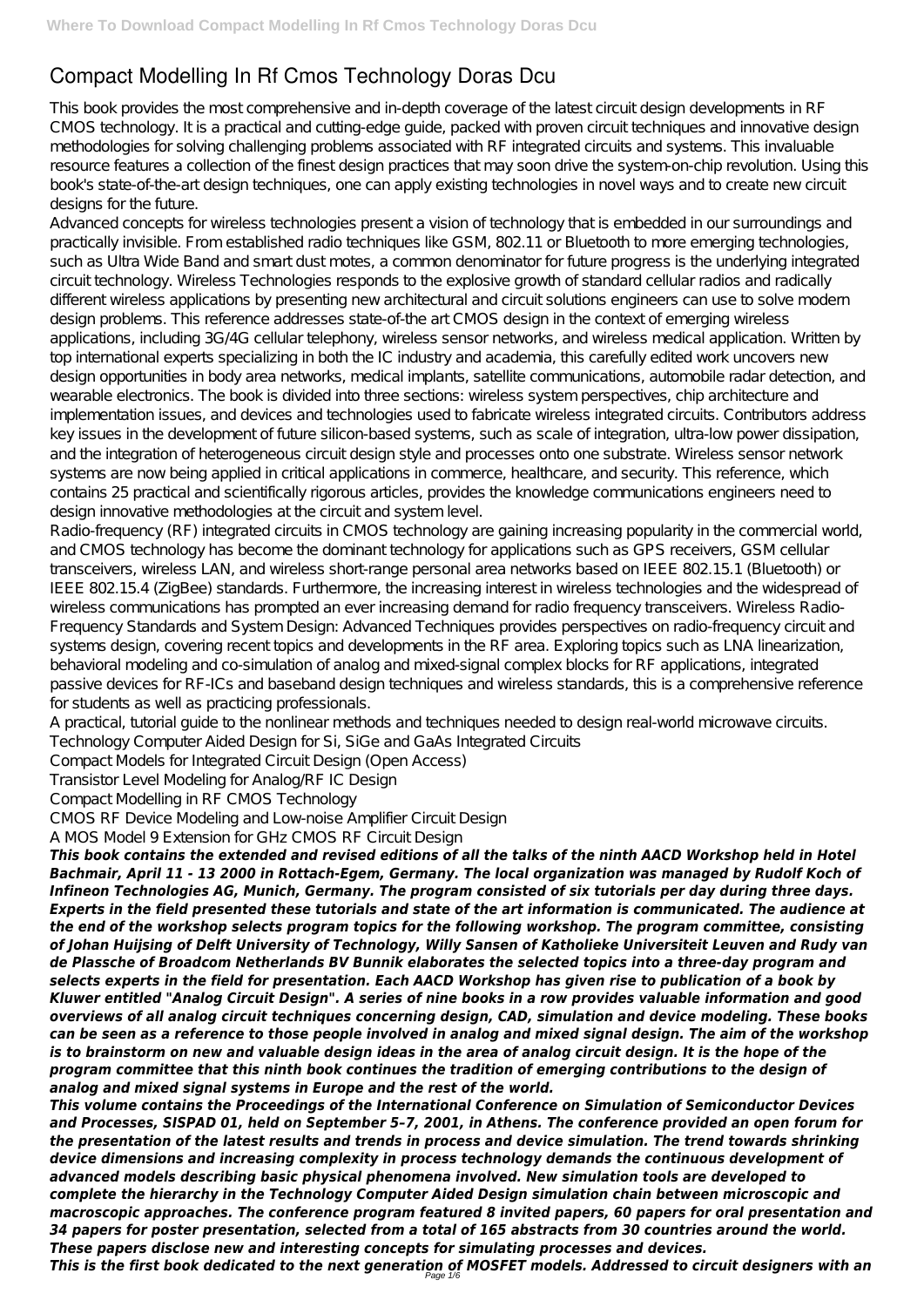*in-depth treatment that appeals to device specialists, the book presents a fresh view of compact modeling, having completely abandoned the regional modeling approach.Both an overview of the basic physics theory required to build compact MOSFET models and a unified treatment of inversion-charge and surface-potential models are provided. The needs of digital, analog and RF designers as regards the availability of simple equations for circuit designs are taken into account. Compact expressions for hand analysis or for automatic synthesis, valid in all operating regions, are presented throughout the book. All the main expressions for computer simulation used in the new generation compact models are derived.Since designers in advanced technologies are increasingly concerned with fluctuations, the modeling of fluctuations is strongly emphasized. A unified approach for both space (matching) and time (noise) fluctuations is introduced. This new book on Analog Circuit Design contains the revised contributions of all the tutorial speakers of the eight workshop AACD (Advances in Analog Circuit Design), which was held at Nice, France on March 23-25, 1999. The workshop was organized by Yves Leduc of TI Nice, France. The program committee consisted of Willy Sansen, K.U.Leuven, Belgium, Han Huijsing, T.U.Delft, The Netherlands and Rudy van de Plassche, T.U.Eindhoven, The Netherlands. The aim of these AACD workshops is to bring together a restricted group of about 100 people who are personally advancing the frontiers of analog circuit design to brainstorm on new possibilities and future developments in a restricted number of fields. They are concentrated around three topics. In each topic six speakers give a tutorial presentation. Eighteen papers are thus included in this book. The topics of 1999 are: (X)DSL and other communication systems RF MOST models Integrated filters and oscillators The other topics, which have been coverd before, are: 1992 Operational amplifiers A-D Converters Analog CAD 1993 Mixed-mode A+D design Sensor interfaces Communication circuits 1994 Low-power lowvoltage design Integrated filters Smart power 1995 Low-noise low-power low-voltge design Mixed-mode design with CAD tools Voltage, current and time references vii viii 1996 RF CMOS circuit design Bandpass sigma-delta and other data converters Translinear circuits 1997 RF A-D Converters Sensor and actuator interfaces Low-noise oscillators, PLL's and synthesizers 1998 I-Volt electronics Design and implementation of mixed-mode systems Low-noise amplifiers and RF power amplifiers for telecommunications*

*Conventional Transistors and Beyond*

*Small-signal Modeling for CMOS Devices for RF Applications*

### *Silicon-Based Millimetre-wave Technology*

*(X)DSL and other Communication Systems; RF MOST Models; Integrated Filters and Oscillators Modeling and Simulation in Engineering*

## *Behavioral Modeling and Linearization of RF Power Amplifiers*

This textbook is appropriate for use in graduate-level curricula in analog to digital conversion, as well as for practicing engineers in need of a state-of-the-art reference on data converters. It discusses various analog-to-digital conversion principles, including sampling, quantization, reference generation, nyquist architectures and sigma-delta modulation. This book presents an overview of the state-of-the-art in this field and focuses on issues of optimizing accuracy and speed, while reducing the power level. This new, second edition emphasizes novel calibration concepts, the specific requirements of new systems, the consequences of 22-nm technology and the need for a more statistical approach to accuracy. Pedagogical enhancements to this edition include more than twice the exercises available in the first edition, solved examples to introduce all key, new concepts and warnings, remarks and hints, from a practitioner's perspective, wherever appropriate. Considerable background information and practical tips, from designing a PCB, to lay-out aspects, to trade-offs on system level, complement the discussion of basic principles, making this book a valuable reference for the experienced engineer. Modern, large-scale analog integrated circuits (ICs) are essentially composed of metal-oxide semiconductor (MOS) transistors and their interconnections. As technology scales down to deep sub-micron dimensions and supply voltage decreases to reduce power consumption, these complex analog circuits are even more dependent on the exact behavior of each transistor. High-performance analog circuit design requires a very detailed model of the transistor, describing accurately its static and dynamic behaviors, its noise and matching limitations and its temperature variations. The charge-based EKV (Enz-Krummenacher-Vittoz) MOS transistor model for IC design has been developed to provide a clear understanding of the device properties, without the use of complicated equations. All the static, dynamic, noise, non-quasi-static models are completely described in terms of the inversion charge at the source and at the drain taking advantage of the symmetry of the device. Thanks to its hierarchical structure, the model offers several coherent description levels, from basic hand calculation equations to complete computer simulation model. It is also compact, with a minimum number of process-dependant device parameters. Written by its developers, this book provides a comprehensive treatment of the EKV charge-based model of the MOS transistor for the design and simulation of low-power analog and RF ICs. Clearly split into three parts, the authors systematically examine: the basic long-channel intrinsic charge-based model, including all the fundamental aspects of the EKV MOST model such as the basic largesignal static model, the noise model, and a discussion of temperature effects and matching properties; the extended charge-based model, presenting important information for understanding the operation of deep-submicron devices; the high-frequency model, setting out a complete MOS transistor model required for designing RF CMOS integrated circuits. Practising engineers and circuit designers in the semiconductor device and electronics systems industry will find this book a valuable guide to the modelling of MOS transistors for integrated circuits. It is also a useful reference for advanced students in electrical and computer engineering. This practical book is the first comprehensive treatment of lumped elements, which are playing a critical role in the development of the circuits that make these cost-effective systems possible. The book offers professionals an in-depth understanding of the different types of RF and microwave circuit elements.

This volume contains the proceedings of the 10th edition of the International Conference on Simulation Page 2/6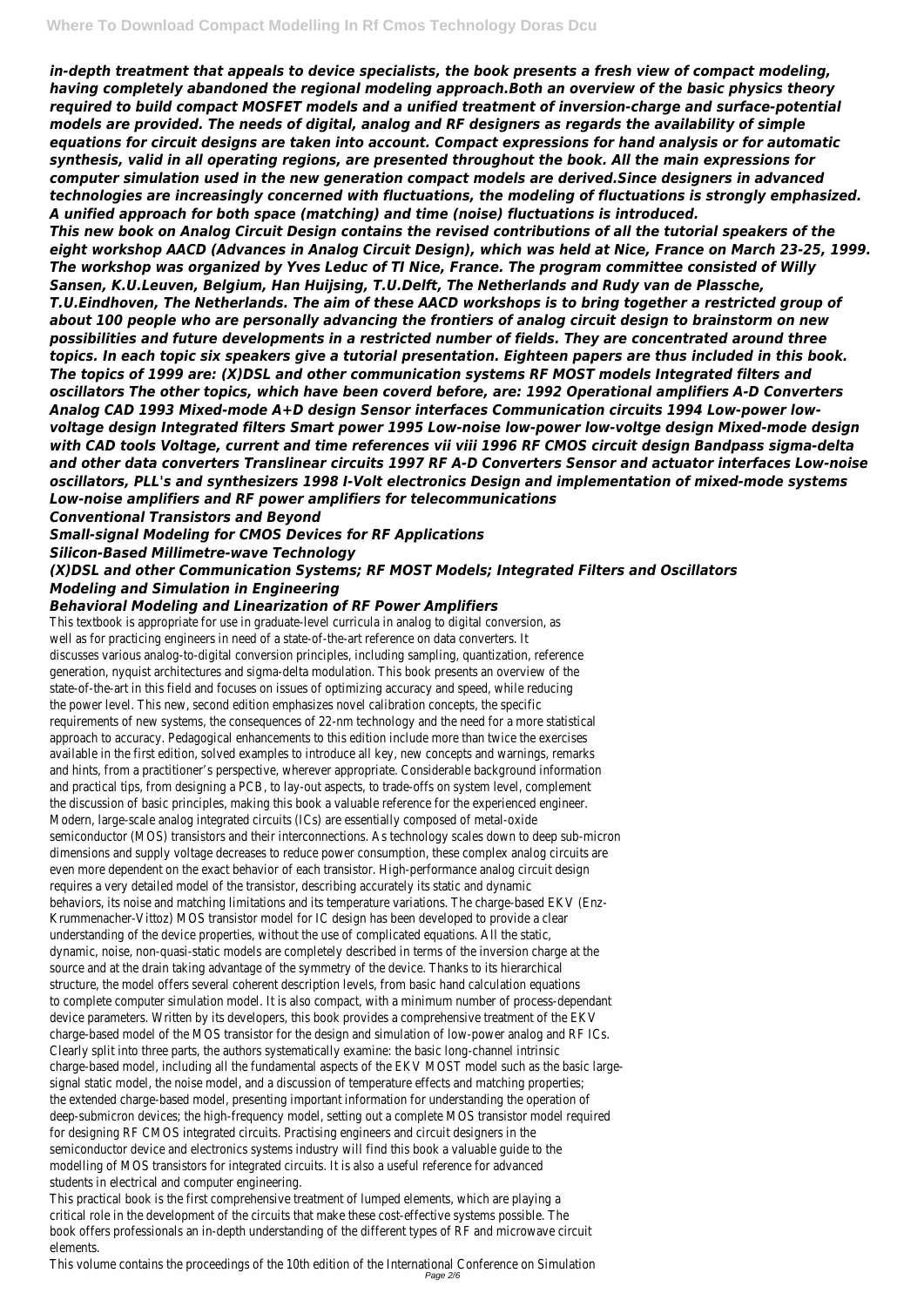of Semiconductor Processes and Devices (SISPAD 2004), held in Munich, Germany, on September 2-4, 2004. The conference program included 7 invited plenary lectures and 82 contributed papers for oral or poster presentation, which were carefully selected out of a total of 151 abstracts submitted from 14 countries around the world. Like the previous meetings, SISPAD 2004 provided a world-wide forum for the presentation and discussion of recent advances and developments in the theoretical description, physical modeling and numerical simulation and analysis of semiconductor fabrication processes, device operation and system performance. The variety of topics covered by the conference contributions reflects the physical effects and technological problems encountered in consequence of the progressively shrinking device dimensions and the ever-growing complexity in device technology. Simulation of Semiconductor Processes and Devices 2001 Device Modeling for Analog and RF CMOS Circuit Design Circuits, Systems, and Devices

Simulation of Semiconductor Processes and Devices 2004 Selected Problems

Computational Intelligence in Analog and Mixed-Signal (AMS) and Radio-Frequency (RF) Circuit Design

**Discover the concepts and techniques needed to design millimeter-wave circuits for current and emerging wireless system applications.**

**Circuit simulation is essential in integrated circuit design, and the accuracy of circuit simulation depends on the accuracy of the transistor model. BSIM3v3 (BSIM for Berkeley Short-channel IGFET Model) has been selected as the first MOSFET model for standardization by the Compact Model Council, a consortium of leading companies in semiconductor and design tools. In the next few years, many fabless and integrated semiconductor companies are expected to switch from dozens of other MOSFET models to BSIM3. This will require many device engineers and most circuit designers to learn the basics of BSIM3. MOSFET Modeling & BSIM3 User's Guide explains the detailed physical effects that are important in modeling MOSFETs, and presents the derivations of compact model expressions so that users can understand the physical meaning of the model equations and parameters. It is the first book devoted to BSIM3. It treats the BSIM3 model in detail as used in digital, analog and RF circuit design. It covers the complete set of models, i.e., I-V model, capacitance model, noise model, parasitics model, substrate current model, temperature effect model and non quasi-static model. MOSFET Modeling & BSIM3 User's Guide not only addresses the device modeling issues but also provides a user's guide to the device or circuit design engineers who use the BSIM3 model in digital/analog circuit design, RF modeling, statistical modeling, and technology prediction. This book is written for circuit designers and device engineers, as well as device scientists worldwide. It is also suitable as a reference for graduate courses and courses in circuit design or device modelling. Furthermore, it can be used as a textbook for industry courses devoted to BSIM3. MOSFET Modeling & BSIM3 User's Guide is comprehensive and practical. It is balanced between the background information and advanced discussion of BSIM3. It is helpful to experts and students alike.**

**The design of radio-frequency (RF) integrated circuits (ICs) in deep-submicron CMOS processes requires accurate and scalable compact models of the MOS transistor that are valid in the GHz frequency range and beyond. Unfortunately, the currently available compact models give inaccurate results if they are not modified adequately. This paper presents the basis of the modeling of the MOS transistor for circuit simulation at RF. A physical and scalable equivalent circuit that can easily be implemented as a Spice subcircuit is described. The small-signal and noise models are discussed and mea-surements made on a 0.25μm CMOS process are presented that validate the RF MOST model up to 10GHz.**

**The editors and authors present a wealth of knowledge regarding the most relevant aspects in the field of MOS transistor modeling. The variety of subjects and the high quality of content of this volume make it a reference document for researchers and users of MOSFET devices and models. The book can be recommended to everyone who is involved in compact model developments, numerical TCAD modeling, parameter extraction, space-level simulation or model standardization. The book will appeal equally to PhD students who want to understand the ins and outs of MOSFETs as well as to modeling designers working in the analog and high-frequency areas.**

**International Conference, AIM 2011, Nagpur, Maharashtra, India, April 21-22, 2011, Proceedings**

**MOSFET Modeling & BSIM3 User's Guide**

**Models and CAD Techniques for High-Level Design**

**Millimeter-Wave Circuits for 5G and Radar**

**Nonlinear Circuit Simulation and Modeling**

**Lumped Elements for RF and Microwave Circuits**

**Most of the recent texts on compact modeling are limited to a particular class of semiconductor devices and do not provide comprehensive coverage of the field. Having a single comprehensive reference for the compact models of most commonly used semiconductor devices (both active and passive) represents a significant advantage for the reader. Indeed, several kinds of semiconductor devices are routinely encountered in a single IC design or in a single modeling support group. Compact Modeling includes mostly the material that after several years of IC design applications has been found both theoretically sound and practically significant. Assigning the individual chapters to the groups responsible for the definitive work on the subject assures the highest possible degree of expertise on each of the covered models. Wireless voice and data communications have made great improvements, with connectivity now virtually ubiquitous. Users are demanding essentially perfect transmission and reception of voice and data. The infrastructure that supports this wide connectivity and nearly error-free delivery of information is complex, costly, and continually being improved. This resource describes the mathematical methods and practical implementations of linearization techniques for RF power amplifiers for mobile communications. This includes a review of RF power amplifier design for high efficiency operation. Readers are also provided with mathematical approaches to modeling nonlinear dynamical systems, which can be applied in the context of modeling the PA for identification in a pre-distortion system. This book also describes typical approaches to linearization and digital pre-distortion that are used in practice. System-level modeling of MEMS - microelectromechanical systems - comprises integrated approaches to simulate, understand, and optimize the performance of sensors, actuators, and microsystems, taking into account the intricacies of the interplay between mechanical and electrical properties, circuitry, packaging, and design considerations. Thereby, system-level modeling overcomes the limitations inherent to methods that focus only on one of these aspects and do not incorporate their mutual dependencies. The book addresses the two most important approaches of system-level modeling, namely physics-based modeling with lumped elements and mathematical modeling employing model order reduction methods, with an emphasis on combining single device models to entire systems. At a clearly understandable**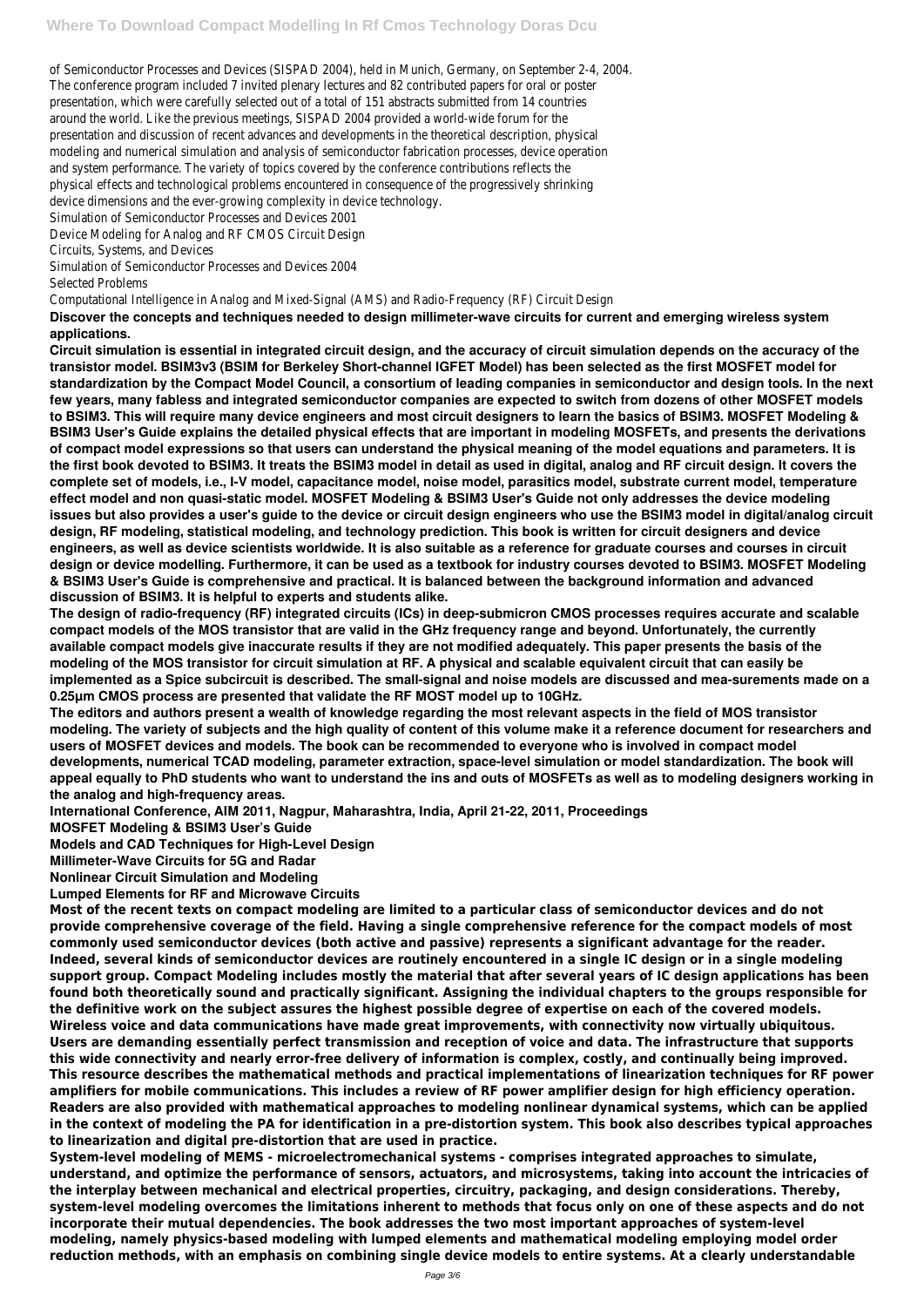**and sufficiently detailed level the readers are made familiar with the physical and mathematical underpinnings of MEMS modeling. This enables them to choose the adequate methods for the respective application needs. This work is an invaluable resource for all materials scientists, electrical engineers, scientists working in the semiconductor and/or sensor industry, physicists, and physical chemists.**

**Compact Modelling in RF CMOS TechnologyCmos Rf Modeling, Characterization And ApplicationsWorld Scientific Fundamentals for Microwave Design**

**Compact Modeling Design of CMOS RF Integrated Circuits and Systems Analog Circuit Design Extreme Environment Electronics**

*This book summarizes the state-of-the-art, regarding noise in nanometer semiconductor devices. Readers will benefit from this leading-edge research, aimed at increasing reliability based on physical microscopic models. Authors discuss the most recent developments in the understanding of point defects, e.g. via ab initio calculations or intricate measurements, which have paved the way to more physicsbased noise models which are applicable to a wider range of materials and features, e.g. III-V materials, 2D materials, and multi-state defects. Describes the state-of-the-art, regarding noise in nanometer semiconductor devices; Enables readers to design more reliable semiconductor devices; Offers the most up-to-date information on point defects, based on physical microscopic models. The first book to deal with a broad spectrum of process and device design, and modeling issues related to semiconductor devices, bridging the gap between device modelling and process design using TCAD. Presents a comprehensive perspective of emerging fields and covers topics ranging from materials to fabrication, devices, modelling and applications. Aimed at research-and-development engineers and scientists involved in microelectronics technology and device design via Technology CAD, and TCAD engineers and developers.*

*Unfriendly to conventional electronic devices, circuits, and systems, extreme environments represent a serious challenge to designers and mission architects. The first truly comprehensive guide to this specialized field, Extreme Environment Electronics explains the essential aspects of designing and using devices, circuits, and electronic systems intended to operate in extreme environments, including across wide temperature ranges and in radiation-intense scenarios such as space. The Definitive Guide to Extreme Environment Electronics Featuring contributions by some of the world's foremost experts in extreme environment electronics, the book provides in-depth information on a wide array of topics. It begins by describing the extreme conditions and then delves into a description of suitable semiconductor technologies and the modeling of devices within those technologies. It also discusses reliability issues and failure mechanisms that readers need to be aware of, as well as best practices for the design of these electronics. Continuing beyond just the "paper design" of building blocks, the book rounds out coverage of the design realization process with verification techniques and chapters on electronic packaging for extreme environments. The final set of chapters describes actual chip-level designs for applications in energy and space exploration. Requiring only a basic background in electronics, the book combines theoretical and practical aspects in each self-contained chapter. Appendices supply additional background material. With its broad coverage and depth, and the expertise of the contributing authors, this is an invaluable reference for engineers, scientists, and technical managers, as well as researchers and graduate students. A hands-on resource, it explores what is required to successfully operate electronics in the most demanding conditions.*

*Bridges the gap between device modelling and analog circuit design. Includes dedicated software enabling actual circuit design. Covers the three significant models: BSIM3, Model 9 &, and EKV. Presents practical guidance on device development and circuit implementation. The authors offer a combination of extensive academic and industrial experience.*

*Wireless Radio-Frequency Standards and System Design: Advanced Techniques*

*The EKV Model for Low-Power and RF IC Design*

*MOSFET Modeling for Circuit Analysis and Design*

*High-Speed Analog-to-Digital Converters, Mixed Signal Design; PLLs and Synthesizers*

#### *Compact MOSFET Models for VLSI Design*

#### *Analog-to-Digital Conversion*

This book is dedicated to the analysis of parametric amplification with special emphasis on the MOS discrete-time implementation. This implementation is demonstrated by the presentation of several circuits where the MOS parametric amplifier cell is used: small gain amplifier, comparator with embedded pre-amplification, discrete-time mixer/IIR-Filter, and analog-to-digital converter (ADC). Experimental results are shown to validate the overall design technique.

Reliability concerns and the limitations of process technology can sometimes restrict the innovation process involved in designing nano-scale analog circuits. The success of nano-scale analog circuit design requires repeat experimentation, correct analysis of the device physics, process technology, and adequate use of the knowledge database. Starting with the basics, Nano-Scale CMOS Analog Circuits: Models and CAD Techniques for High-Level Design introduces the essential fundamental concepts for designing analog circuits with optimal performances. This book explains the links between the physics and technology of scaled MOS transistors and the design and simulation of nano-scale analog circuits. It also explores the development of structured computer-aided design (CAD) techniques for architecture-level and circuit-level design of analog circuits. The book outlines the general trends of technology scaling with respect to device geometry, process parameters, and supply voltage. It describes models and optimization techniques, as well as the compact modeling of scaled MOS transistors for VLSI circuit simulation. • Includes two learning-based methods: the artificial neural network (ANN) and the least-squares support vector machine (LS-SVM) method • Provides case studies demonstrating the practical use of these two methods • Explores circuit sizing and specification translation tasks • Introduces the particle swarm optimization technique and provides examples of sizing analog circuits • Discusses the advanced effects of scaled MOS transistors like narrow width effects, and vertical and lateral channel engineering Nano-Scale CMOS Analog Circuits: Models and CAD Techniques for High-Level Design describes the models and CAD Page 4/6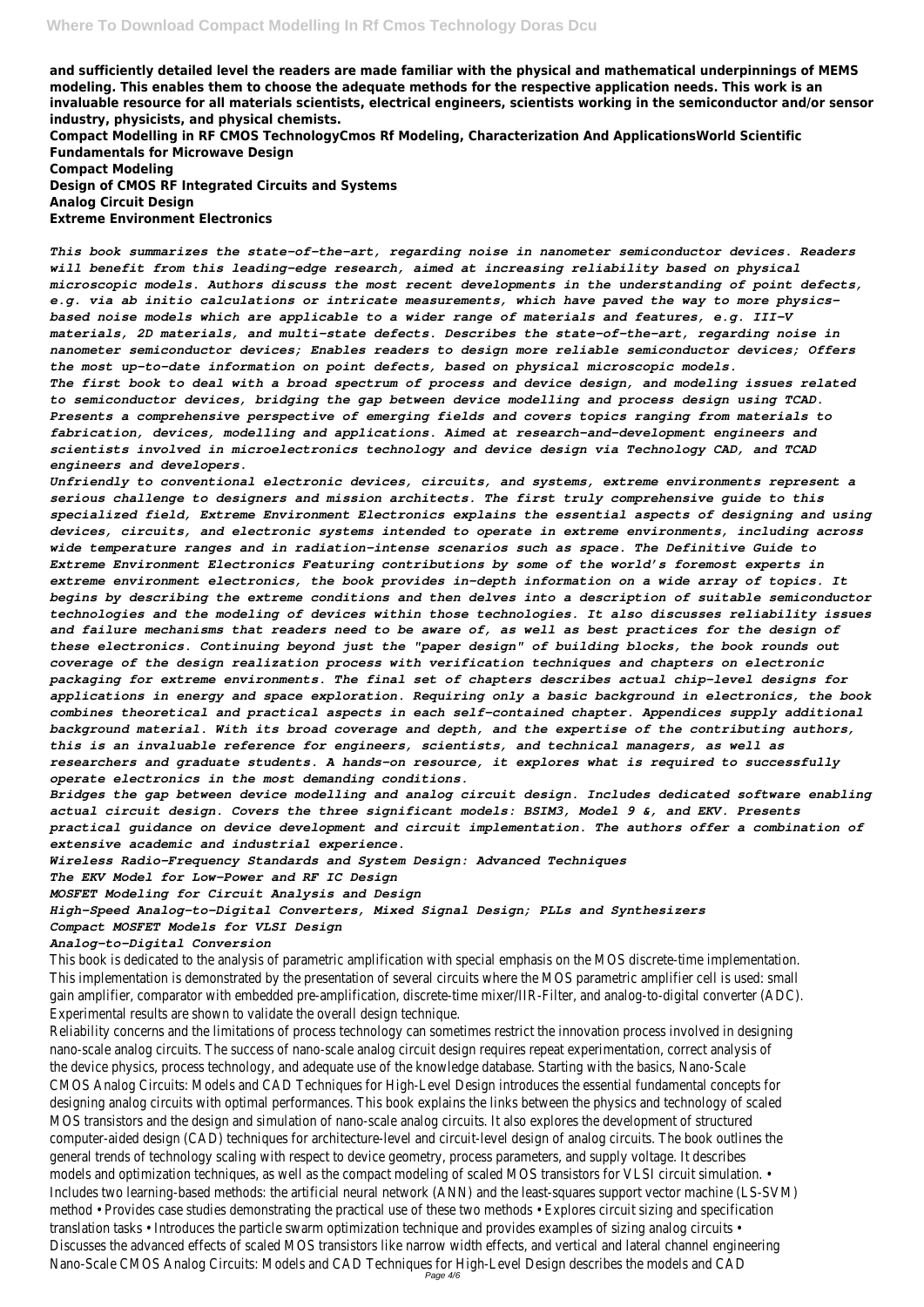techniques, explores the physics of MOS transistors, and considers the design challenges involving statistical variations of process technology parameters and reliability constraints related to circuit design.

This book explains the application of recent advances in computational intelligence – algorithms, design methodologies, and synthesis techniques – to the design of integrated circuits and systems. It highlights new biasing and sizing approaches and optimization techniques and their application to the design of high-performance digital, VLSI, radio-frequency, and mixed-signal circuits and systems. This first of two related volumes addresses the design of analog and mixed-signal (AMS) and radiofrequency (RF) circuits, with 17 chapters grouped into parts on analog and mixed-signal applications, and radio-frequency design. It will be of interest to practitioners and researchers in computer science and electronics engineering engaged with the design of electronic circuits.

Practicing designers, students, and educators in the semiconductor field face an ever expanding portfolio of MOSFET models. In Compact MOSFET Models for VLSI Design , A.B. Bhattacharyya presents a unified perspective on the topic, allowing the practitioner to view and interpret device phenomena concurrently using different modeling strategies. Readers will learn to link device physics with model parameters, helping to close the gap between device understanding and its use for optimal circuit performance. Bhattacharyya also lays bare the core physical concepts that will drive the future of VLSI development, allowing readers to stay ahead of the curve, despite the relentless evolution of new models. Adopts a unified approach to guide students through the confusing array of MOSFET models Links MOS physics to device models to prepare practitioners for real-world design activities Helps fabless designers bridge the gap with off-site foundries Features rich coverage of: quantum mechanical related phenomena Si-Ge strained-Silicon substrate non-classical structures such as Double Gate MOSFETs Presents topics that will prepare readers for long-term developments in the field Includes solutions in every chapter Can be tailored for use among students and professionals of many levels Comes with MATLAB code downloads for independent practice and advanced study This book is essential for students specializing in VLSI Design and indispensible for design professionals in the microelectronics and VLSI industries. Written to serve a number of experience levels, it can be used either as a course textbook or practitioner's reference. Access the MATLAB code, solution manual, and lecture materials at the companion website:

www.wiley.com/go/bhattacharyya

Cmos Rf Modeling, Characterization And Applications

Advances in Imaging and Electron Physics

Parametric Analog Signal Amplification Applied to Nanoscale CMOS Technologies

Noise in Nanoscale Semiconductor Devices

High Frequency MOSFET Modeling for RF Applications

## SISPAD 01

*Achieve higher levels of performance, integration, compactness, and cost-effectiveness in the design and modeling of radio-frequency (RF) power amplifiers RF power amplifiers are important components of any wireless transmitter, but are often the limiting factors in achieving better performance and lower cost in a wireless communication system—presenting the RF IC design community with many challenges. The next-generation technological advances presented in this book are the result of cutting-edge research in the area of large-signal device modeling and RF power amplifier design at the Georgia Institute of Technology, and have the potential to significantly address issues of performance and cost-effectiveness in this area. Richly complemented with hundreds of figures and equations, Modeling and Design Techniques for RF Power Amplifiers introduces and explores the most important topics related to RF power amplifier design under one concise cover. With a focus on efficiency enhancement techniques and the latest advances in the field, coverage includes: Device modeling for CAD Empirical modeling of bipolar devices Scalable modeling of RF MOSFETs Power amplifier IC design Power amplifier design in silicon Efficiency enhancement of RF power amplifiers The description of state-of-the-art techniques makes this book a valuable and handy reference for practicing engineers and researchers, while the breadth of coverage makes it an ideal text for graduate- and advanced undergraduate-level courses in the area of RF power amplifier design and modeling. Compact Models for Integrated Circuit Design: Conventional Transistors and Beyond provides a modern treatise on compact models for circuit computer-aided design (CAD). Written by an author with more than 25 years of industry experience in semiconductor processes, devices, and circuit CAD, and more than 10 years of academic experience in teaching compact modeling courses, this first-of-its-kind book on compact SPICE models for very-large-scaleintegrated (VLSI) chip design offers a balanced presentation of compact modeling crucial for addressing current modeling challenges and understanding new models for emerging devices. Starting from basic semiconductor physics and covering state-of-the-art device regimes from conventional micron to nanometer, this text: Presents industry standard models for bipolar-junction transistors (BJTs), metal-oxide-semiconductor (MOS) field-effecttransistors (FETs), FinFETs, and tunnel field-effect transistors (TFETs), along with statistical MOS models Discusses the major issue of process variability, which severely impacts device and circuit performance in advanced technologies and requires statistical compact models Promotes further research of the evolution and development of compact models for VLSI circuit design and analysis Supplies fundamental and practical knowledge necessary for efficient integrated circuit (IC) design using nanoscale devices Includes exercise problems at the end of each chapter and extensive references at the end of the book Compact Models for Integrated Circuit Design: Conventional Transistors and Beyond is intended for senior undergraduate and graduate courses in electrical and electronics engineering as well as for researchers and practitioners working in the area of electron devices. However, even those unfamiliar with semiconductor physics gain a solid grasp of compact modeling concepts from this book. The Open Access version of this book, available at https://doi.org/10.1201/b19117, has been made available under a Creative Commons Attribution-Non Commercial-No Derivatives 4.0 license. CMOS technology has now reached a state of evolution, in terms of both frequency and noise, where it is becoming a serious contender for radio frequency (RF) applications in the GHz range. Cutoff frequencies of about 50 GHz have* Page 5/6